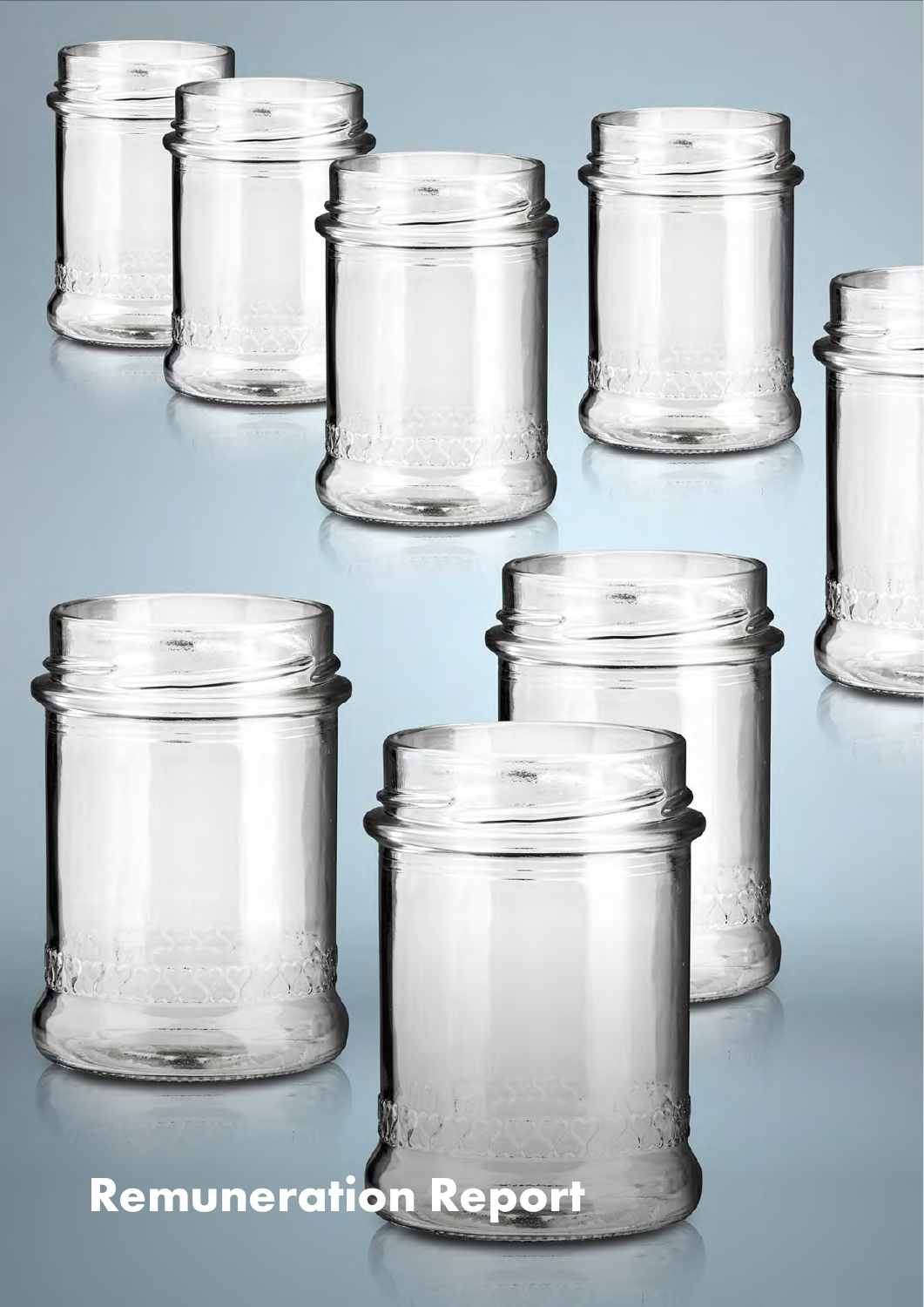# Remuneration Report

| Introduction                                      | 153  |
|---------------------------------------------------|------|
| Principles of the Remuneration Scheme and its     | 153  |
| Components                                        |      |
| Organisation and Authorities for                  | 153  |
| <b>Determining Remuneration</b>                   |      |
| Description of the Remuneration Components        | 154  |
| <b>Board of Director's (BoD) Remuneration</b>     | 156  |
| <b>Management Board's (MB) Remuneration</b>       | 157  |
| Comparison of Remuneration disbursed with the 158 |      |
| Remuneration approved by the 2020 and             |      |
| 2021 Annual General Assembly                      |      |
| Shareholdings                                     | 158  |
| Report of the statutory auditor on                | 1.59 |
| the remuneration report                           |      |
|                                                   |      |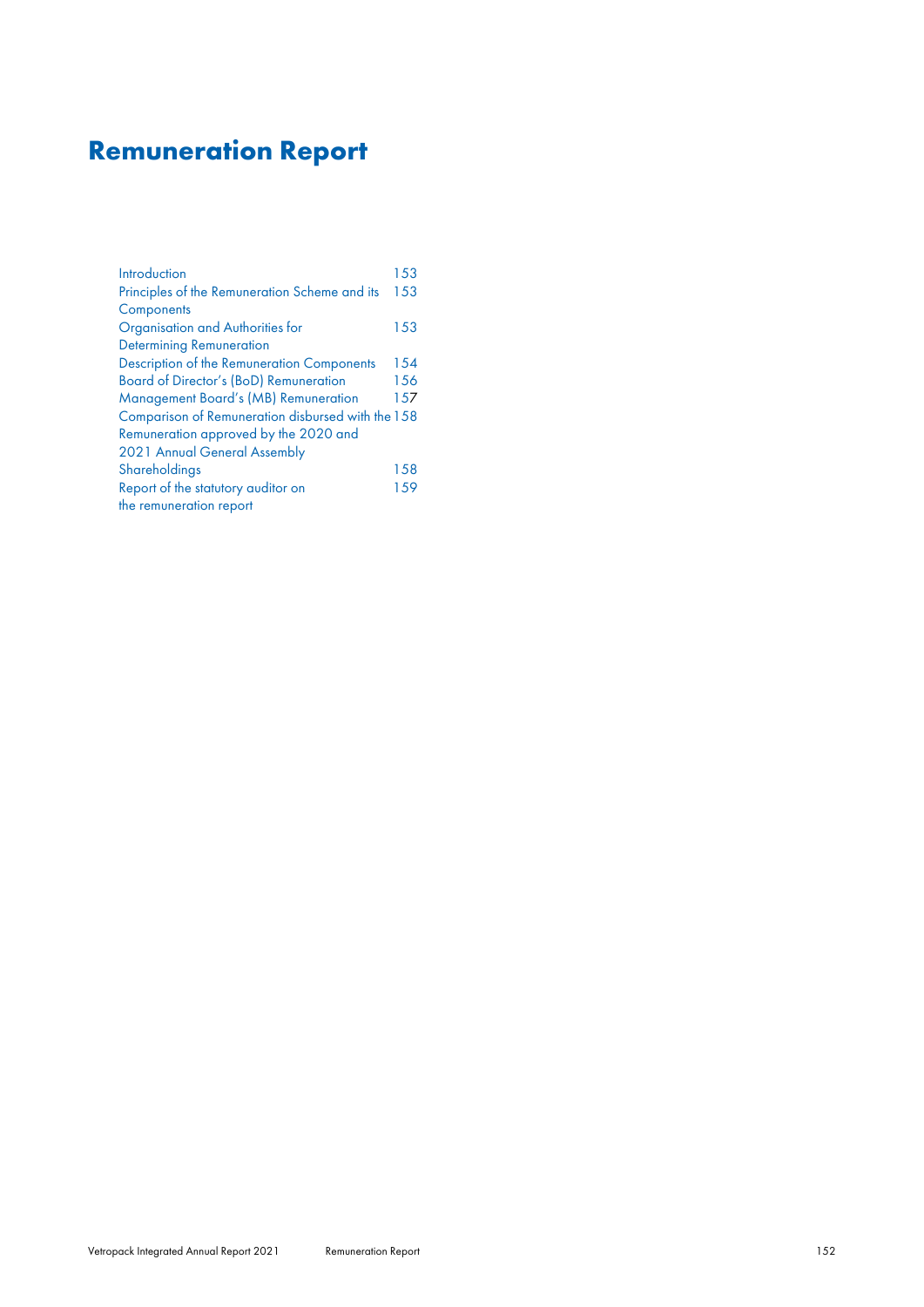## <span id="page-2-0"></span>Introduction

The strategy adopted by Vetropack Group is aimed at ensuring the company's sustainable longterm development, taking into account the interests of its stakeholders. Since Vetropack is firmly rooted in local markets, a high degree of importance is attached to the specific conditions at individual locations. Vetropack's remuneration principles have been drawn up with this in mind; they include a fixed component aligned with local market conditions and an appropriate variable component, which is performance- and results-related.

## <span id="page-2-1"></span>Principles of the Remuneration Scheme and its Components

Vetropack Group's remuneration scheme is geared towards its employees' level of responsibility and experience as well as local conditions. Members of the Board of Directors (BoD) receive a fixed cash benefit with no variable components.

Members of the Management Board (MB) receive basic remuneration reflecting their individual responsibility and experience as well as a variable performance- and results-related component. They are also awarded non-cash benefits in the form of supplementary pension contributions and a company car, which is also available for their private use.

All remuneration is paid in cash, there are no share or option plans.

## <span id="page-2-2"></span>Organisation and Authorities for Determining Remuneration

The BoD determines the principles underlying its own remuneration scheme as well as that of the MB at the request of the Nomination and Compensation Committee (NCC). It sets also the annual remuneration for the BoD and the CEO annually at the request of the NCC.

The NCC consists of three members of the BoD who are elected individually by the Annual General Assembly each year. The Annual General Assembly of 21 April 2021 elected Claude R. Cornaz, Richard Fritschi and Rudolf Fischer to the NCC, with the latter being elected its Chairman by the BoD. The NCC reports on its discussions and decisions and proposes any motions at the next meeting of the entire BoD. The committee met three times in 2021, in March, July and November.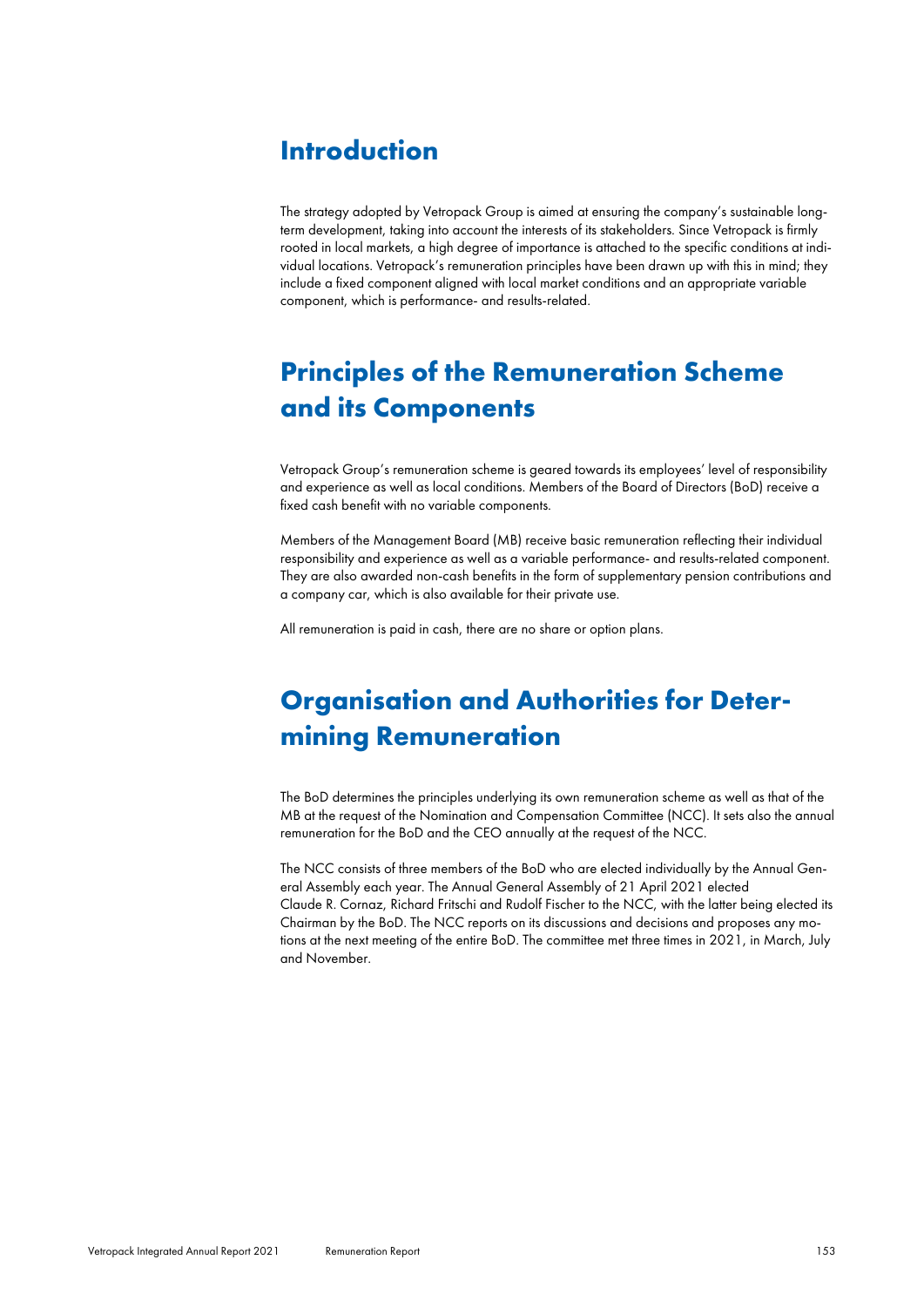The main task of the NCC is to regularly check the BoD's and MB's remuneration schemes. The NCC recommends remuneration proposals for the members of the BoD and the CEO to the entire BoD for resolution. The committee takes independent decisions regarding the remuneration of the remaining members of the MB at the request of the CEO. The NCC also puts to the BoD the motions relating to overall remuneration for the BoD and MB that are to be proposed at the Annual General Assembly.

It also prepares the medium- and long-term human resources planning for the members of the BoD and the MB and submits its proposals to the entire BoD for resolution.

The Annual General Assembly of Vetropack Holding Ltd votes separately on the remuneration of the Board of Directors and the Management Board as follows:

- prospectively on the maximum total amount of remuneration for the Board of Directors for the period until the next Annual General Assembly (cp. article 27 of the company's articles of incorporation [https://www.vetropack.com/en/vetropack/investor-relations/corporate-gover-](https://www.vetropack.com/en/vetropack/investor-relations/corporate-governance/)). [nance/](https://www.vetropack.com/en/vetropack/investor-relations/corporate-governance/)
- prospectively on the maximum total amount of remuneration for the Management Board for the fiscal year that follows the Annual General Assembly (cp. article 27 of the articles of incorporation).

Article 28 of the articles of incorporation provides for an additional 40% of the amount approved by the Annual General Assembly for members of the Management Board nominated during the remuneration period.

## <span id="page-3-0"></span>Description of the Remuneration Components

#### Board of Directors

Members of the BoD receive fixed remuneration in cash, with the Chairman, Vice-Chairman and ordinary members entitled to different amounts based on a graduated scale. The members of the NCC also receive fixed remuneration in cash for their work on the Committee, with the Chairman and ordinary members likewise entitled to different amounts based on a graduated scale. There are no variable components. Remuneration is paid out in 12 monthly instalments.

#### Management Board

Members of the MB receive fixed basic remuneration (fixed basic salary), which is commensurate to the level of responsibility they have in their individual role, their experience and local conditions.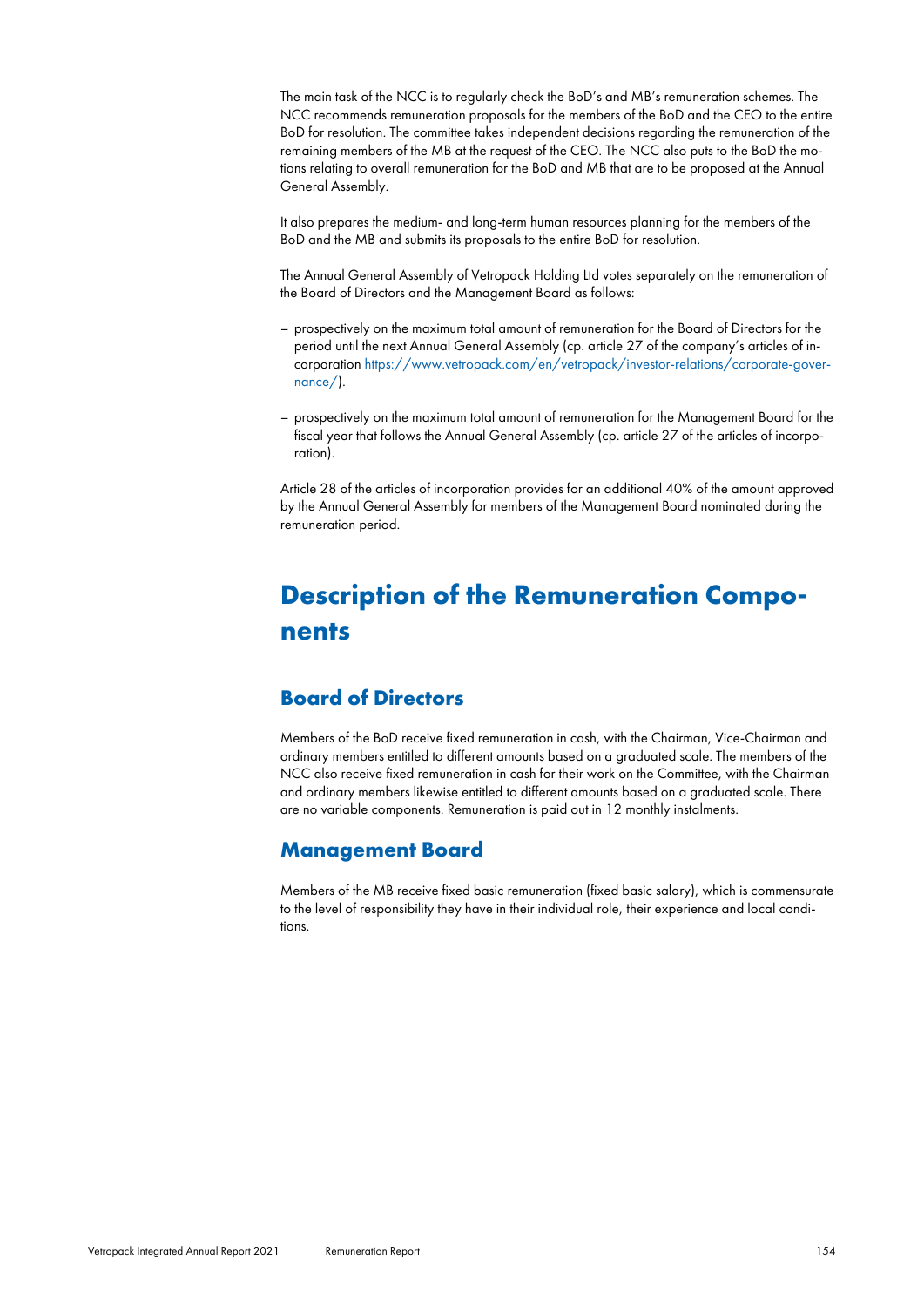They also receive a variable cash bonus that consists of two parts:

- an individual bonus, based on the achievement of individually defined performance goals. This bonus component is calculated based on an individually specified percentage of the personal fixed basic salary, multiplied by the target attainment rate.
- a net result bonus, calculated on the basis of an individually defined per mille rate of the Group's consolidated net profit after tax. If the consolidated net profit is lower than 2% of the net revenue, this net result bonus is zero.

When appraising the extent to which individual performance goals have been achieved, the elements that cannot be quantified are evaluated at the appraiser's discretion.

The target value for the variable component as a whole, i.e. the individual bonus and net result bonus together, is between 25% and 50% of the basic salary.

It is limited to a maximum of 75% of the basic salary and is paid out in April of the following year after the Annual Report has been approved by the BoD.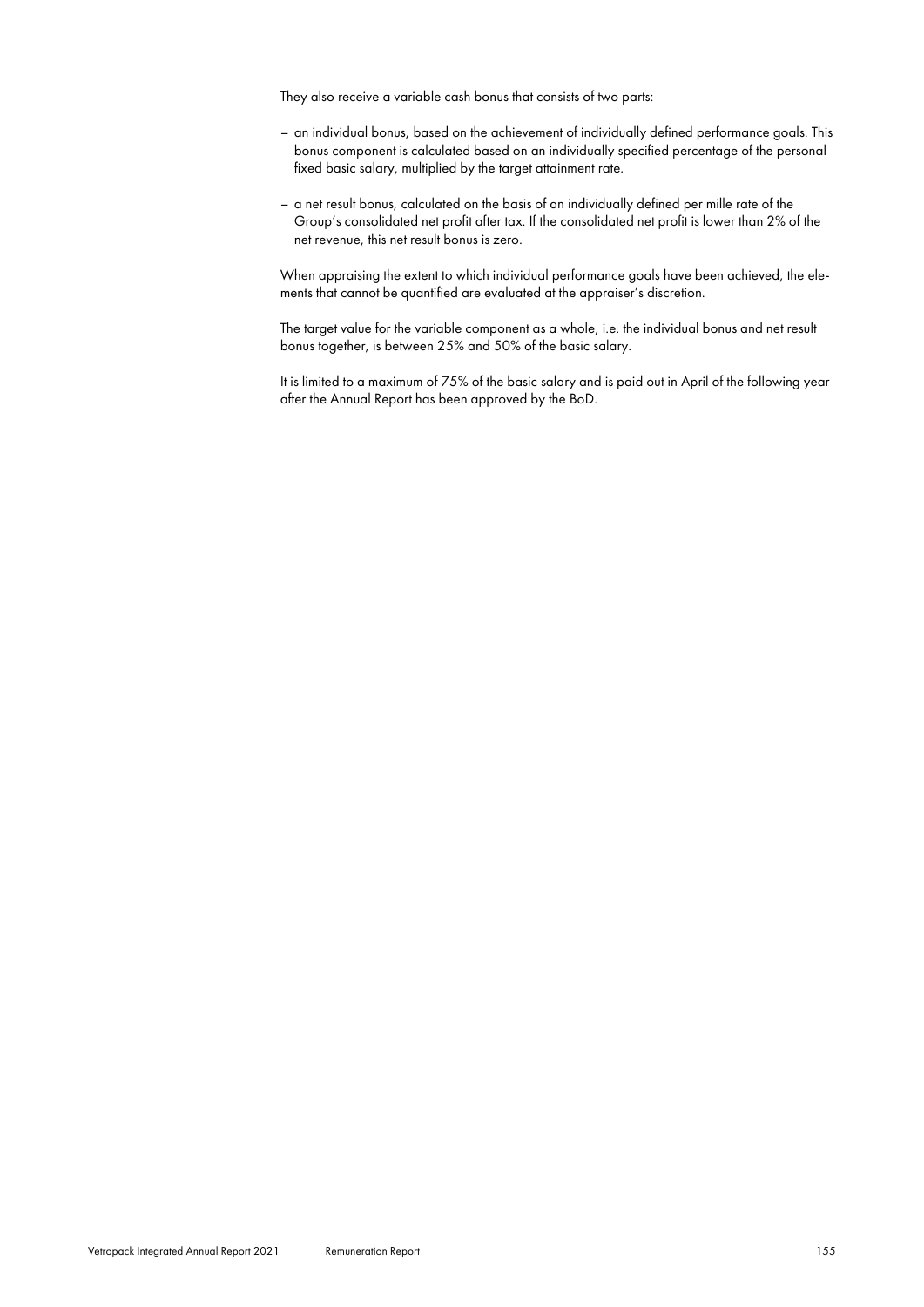## <span id="page-5-0"></span>Board of Director's (BoD) Remuneration

Only cash benefits were paid to members of the BoD in 2021. No shares, options, loans and credits, additional fees or remuneration of any other kind were disbursed to either members of the BoD, former members of the BoD or persons closely associated with them. There are also no outstanding credits or loans.

## 2021 BoD Remuneration

|                                 |            |            | Social<br><b>Security</b> |         |
|---------------------------------|------------|------------|---------------------------|---------|
| in CHF                          |            | Cash       | <b>Contributions</b>      | Total   |
|                                 | <b>BoD</b> | <b>NCC</b> |                           |         |
| Claude R. Cornaz, Chairman      | 315800     | 10 000     | 100 286                   | 426 086 |
| Richard Fritschi, Vice-Chairman | 90 000     | 10 000     | 7516                      | 107516  |
| Sönke Bandixen, Member          | 65 000     |            | 4885                      | 69885   |
| Pascal Cornaz, Member           | 65 000     |            | 4885                      | 69885   |
| Rudolf W. Fischer, Member       | 65 000     | 15 000     | 4055                      | 84055   |
| Urs Kaufmann, Member            | 65 000     |            | 4885                      | 69885   |
| Jean-Philippe Rochat, Member    | 65 000     |            | 4885                      | 69885   |
| Total                           | 730800     | 35 000     | 131397                    | 897 197 |

### 2020 BoD Remuneration

|            |            | Social<br><b>Security</b> |         |
|------------|------------|---------------------------|---------|
|            | Cash       | <b>Contributions</b>      | Total   |
| <b>BoD</b> | <b>NCC</b> |                           |         |
| 315800     | 10 000     | 100 580                   | 426380  |
| 90 000     | 10 000     | 7395                      | 107395  |
| 65 000     |            | 4807                      | 69807   |
| 65 000     |            | 4807                      | 69807   |
| 65 000     | 15 000     | 3978                      | 83 978  |
| 65 000     |            | 4807                      | 69807   |
| 65 000     |            | 4807                      | 69807   |
| 730800     | 35 000     | 131 181                   | 896 981 |
|            |            |                           |         |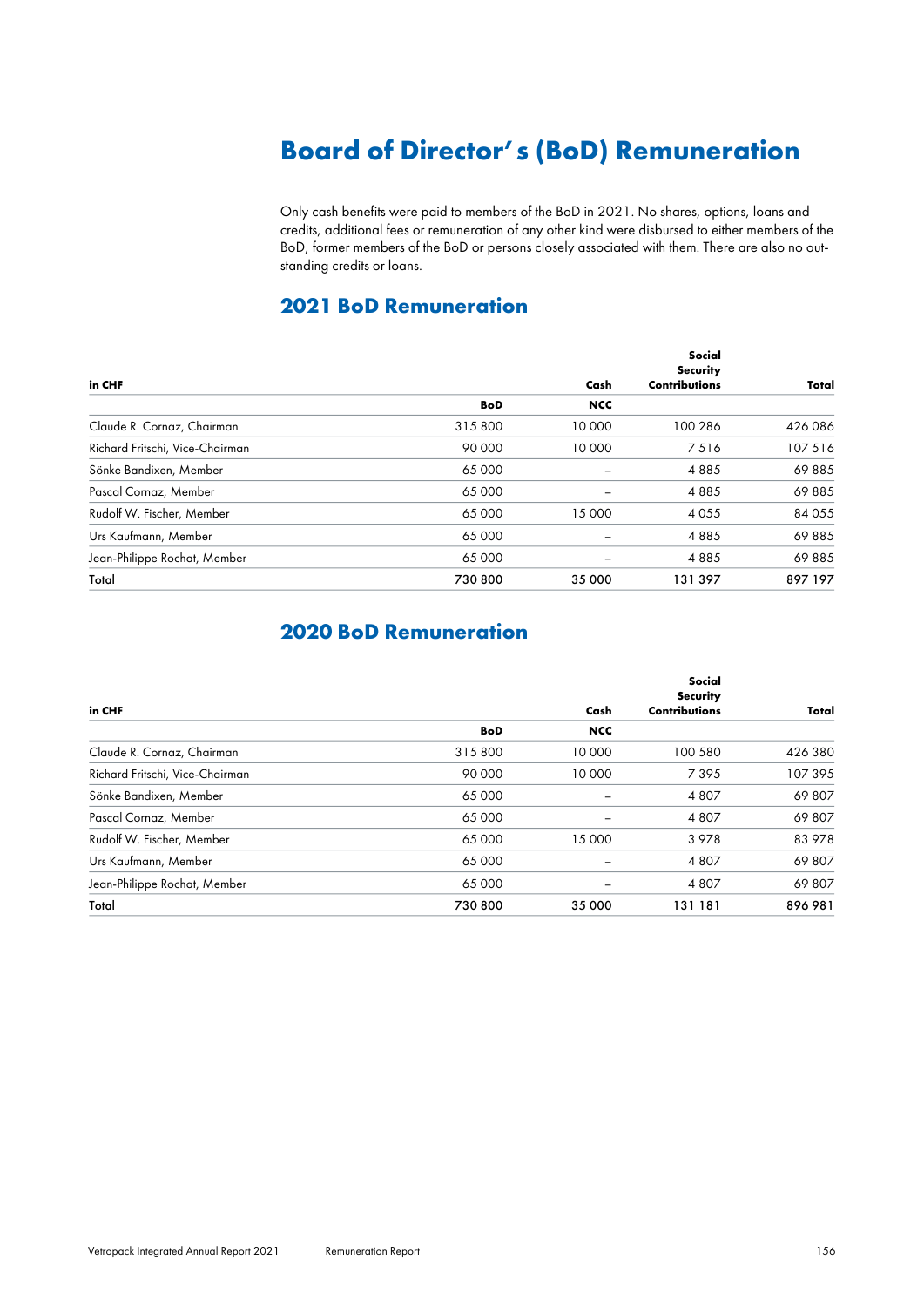## Management Board's (MB) Remuneration

Only cash benefits were paid to members of the MB in 2021. No shares, options, loans and credits, additional fees or remuneration of any other kind were disbursed to either members of the MB, former members of the MB or persons closely associated with them. There are also no outstanding credits or loans.

<span id="page-6-0"></span>

| in CHF                           | <b>Basic</b><br>Salary | <b>Bonus</b> | Pension/<br>Social<br><b>Security</b><br>Contribu-<br>tions | Non-cash<br><b>Benefits*</b> | Total     |
|----------------------------------|------------------------|--------------|-------------------------------------------------------------|------------------------------|-----------|
| 2021 MB Remuneration             |                        |              |                                                             |                              |           |
| <b>Total MB</b>                  | 2 148 091              | 756 526      | 757763                                                      | 43 105                       | 3705485   |
| Highest level of remuneration ** | 600 000                | 244863       | 229 875                                                     | 7 2 8 5                      | 082023    |
| 2020 MB Remuneration             |                        |              |                                                             |                              |           |
| <b>Total MB</b>                  | 2035480                | 800 236      | 722 250                                                     | 50 658                       | 3 608 624 |
| Highest level of remuneration ** | 600 000                | 314062       | 228 032                                                     | 6925                         | 1149019   |

\* Company car for personal use

\*\* Johann Reiter, CEO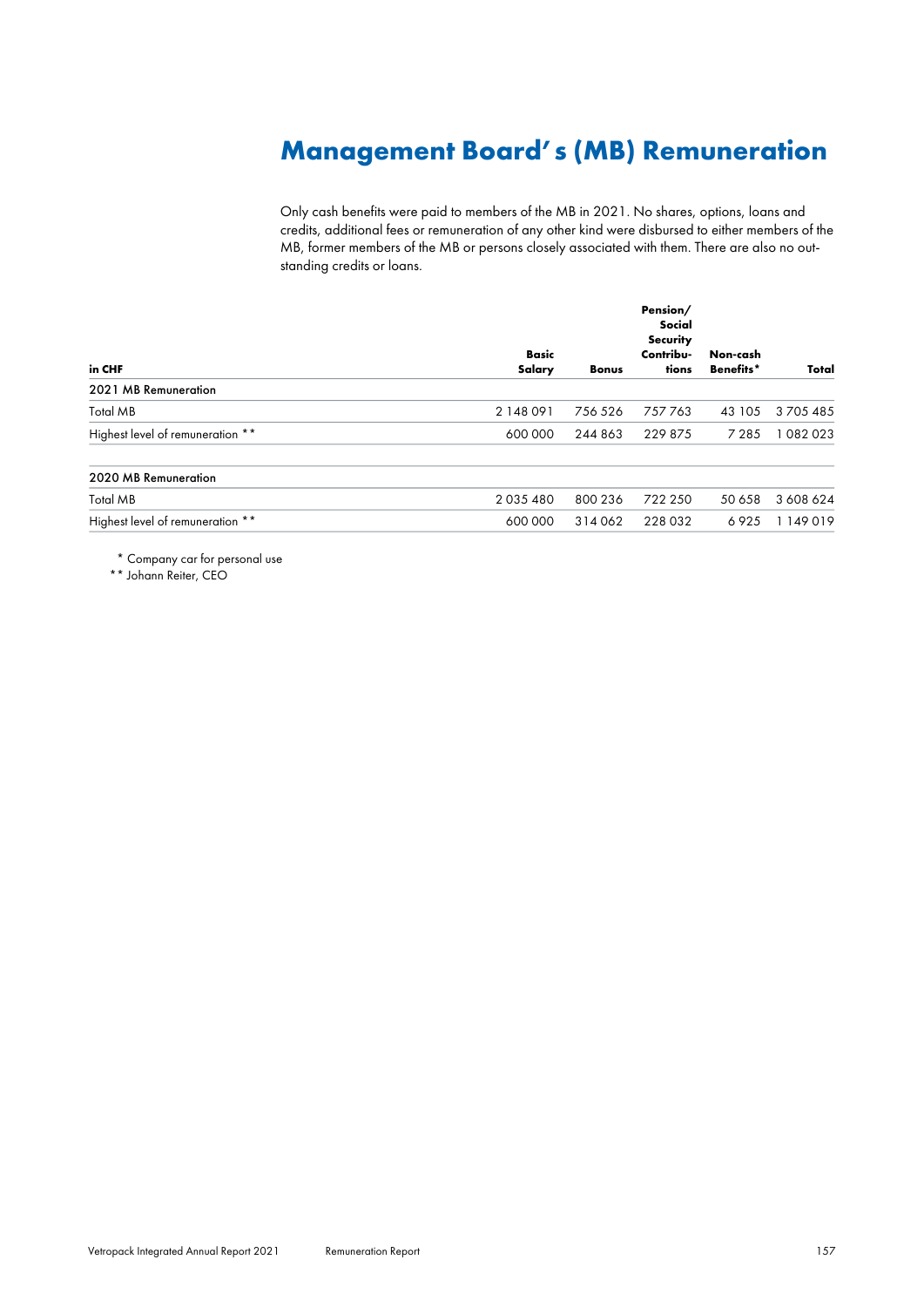## <span id="page-7-0"></span>Comparison of Remuneration disbursed with the Remuneration approved by the 2020 and 2021 Annual General Assembly

#### Board of Directors

At the Annual General Assembly on 21 April 2021, the total amount of remuneration on the Board of Directors was voted and a maximum of CHF 910,000.– defined.

Remuneration to the Board of Directors is approved prospectively for the period until the next ordinary Annual General Assembly in accordance with the articles of incorporation. The table below compares the maximum amount of remuneration to the Board of Directors approved by the Annual General Assembly with the amounts actually disbursed in 2021.

#### in CHF

| Approved total remuneration for the BoD from the 2021 AGA until the<br>2022 AGA |  |  |
|---------------------------------------------------------------------------------|--|--|
| Remuneration disbursed to the BoD in 2021<br>897 197                            |  |  |

#### Management Board

The total remuneration to the Management Board for the 2021 fiscal year (CHF 5,100,000.–) was approved at the Annual General Assembly held on 22 April 2020. See below a comparison of approved and disbursed remuneration for 2021. Please note the personnel changes, as stated in the paragraph "[Management Board's \(MB\) Remuneration](#page-6-0)".

| in CHF                                                        | 2021      |
|---------------------------------------------------------------|-----------|
| Approved total remuneration for the Management Board for 2021 | 5 100 000 |
| Remuneration disbursed to the Management Board in 2021        | 3 705 485 |

## <span id="page-7-1"></span>Shareholdings

Information on shares held by members of the Board of Directors and the Management Board can be found here[.](#page--1-0)